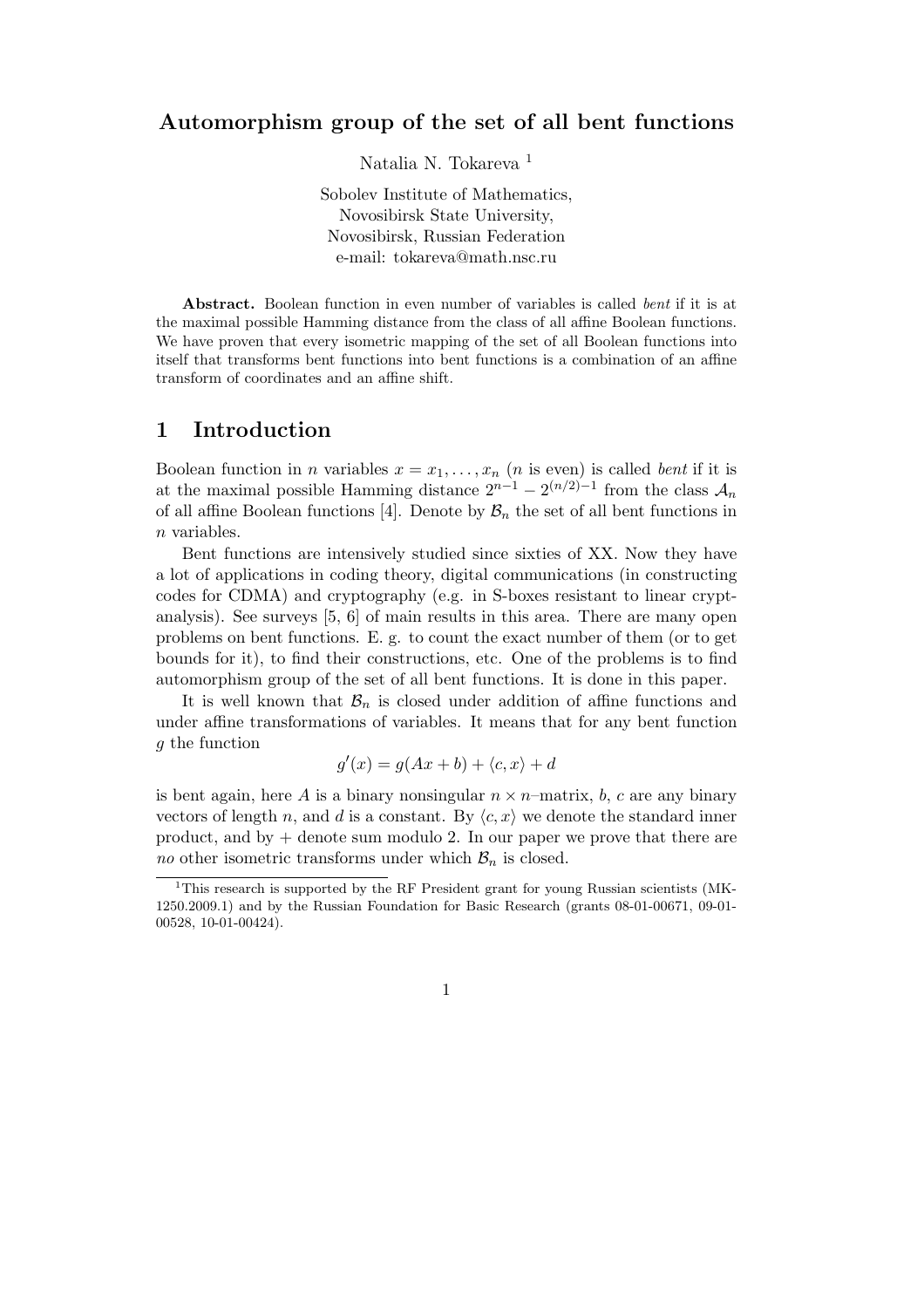Consider the paper structure. Firstly, we prove that for any non affine Boolean function f there exists a bent function g such that  $f + g$  is not bent (Theorem 1). In other words, the set of bent functions is closed under addition of affine functions only. Then it follows that affine functions can be defined as all Boolean functions that are at the maximal possible distance from the set of all bent functions. There is, so to say, a duality between definitions for bent and affine functions. Further we prove that sets  $\mathcal{B}_n$  and  $\mathcal{A}_n$  have the same automorphism groups. This very group is a semidirect product of the general affine group  $GA(n)$  and  $\mathbb{Z}_2^{n+1}$  (Theorem 2).

### 2 Definitions

The Hamming distance (or briefly, distance) between two Boolean functions f and  $q$  is the number of distinct elements in their vectors of values, denote

$$
dist(f, g) = |\{ x : f(x) \neq g(x) \}|.
$$

So, the set of all Boolean functions can be considered as a metric space. Walsh– Hadamard transform for a Boolean function  $q$  in  $n$  variables is

$$
W_g(y) = \sum_{x \in \mathbb{Z}_2^n} (-1)^{\langle x, y \rangle + g(x)}.
$$

Bent function is a Boolean function q in n variables (n is even) such that  $W_g(y) = \pm 2^{n/2}$  for any y.

Equivalently, bent functions can be defined like this [1].

**Proposition 1.** Boolean function g is bent if and only if for any nonlinear y

$$
\sum_{x \in \mathbb{Z}_2^n} (-1)^{g(x) + g(x+y)} = 0.
$$

It is well known the following property.

**Proposition 2.** Any transform  $g(x) \rightarrow g(Ax+b)+\langle c, x \rangle + d$  maps bent functions to bent functions.

We need also the known MacFarland construction [3] for bent functions.

**Proposition 3.** Let  $\pi$  be any permutation on the set of all binary vectors of length  $n/2$ , let h be any Boolean function in  $n/2$  variables. Then

$$
f(x',x'')=\langle x',\pi(x'')\rangle+h(x'')
$$

is a bent function in n variables. Here  $x', x''$  are of length  $n/2$ .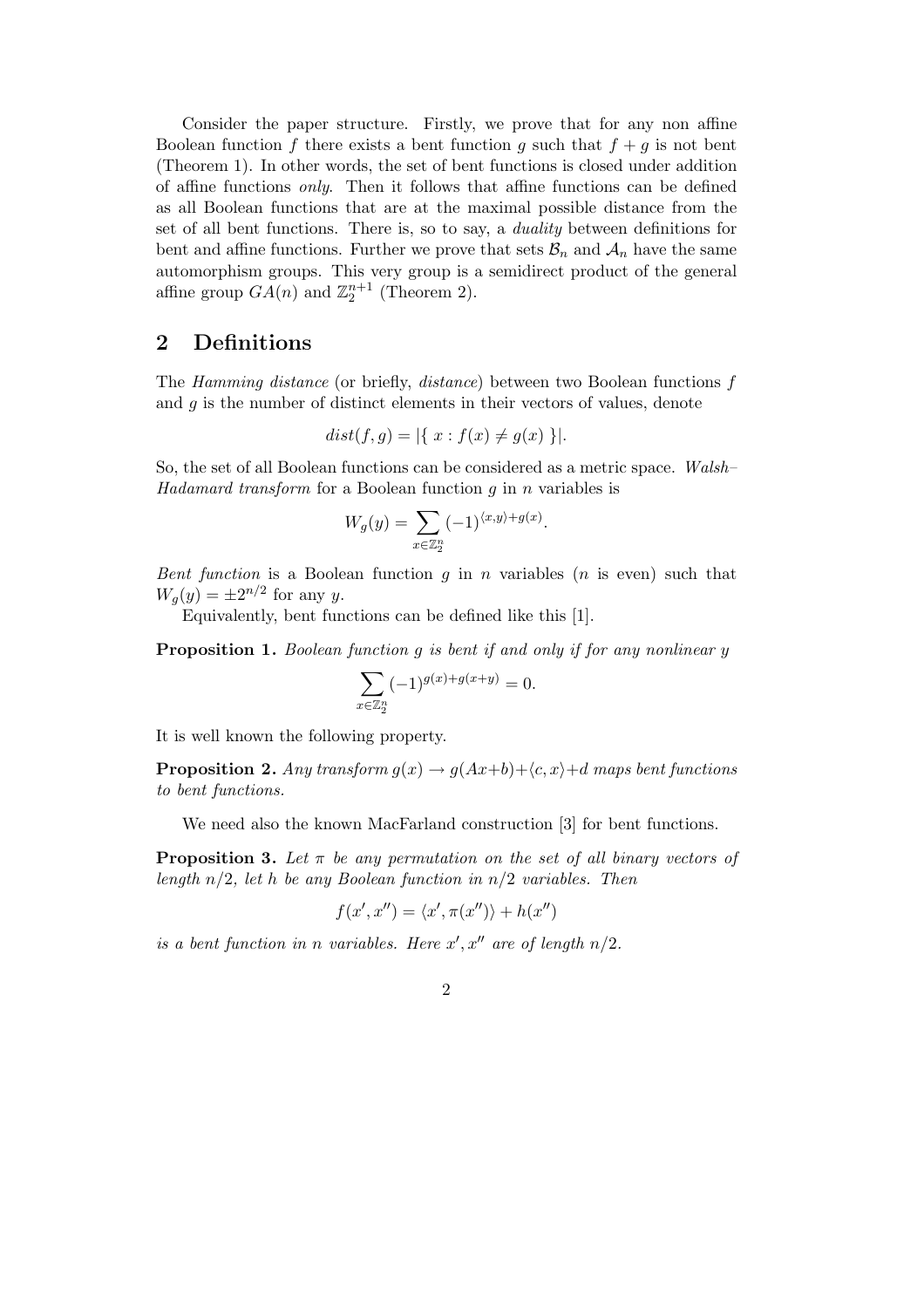Note that partitioning of *n* variables into halves  $x'$  and  $x''$  can be any. All these propositions we use in the proof of Theorem 1.

# 3 Shifts of bent functions

Here we prove the main (and most complicated) fact of the paper.

Theorem 1. For any non affine Boolean function f there exists a bent function g such that  $f + g$  is not bent.

Let us give here an idea of the proof only. We do it in steps.

Step 1. Prove from the contrary. Suppose that for a fixed non affine f and any bent function g function  $f + g$  is bent.

**Step 2.** Since f is not affine there exists nonlinear y such that  $f(x) + f(x + y)$ is not a constant function. Hence, the set  $D = \text{supp}(f(x) + f(x + y))$  is not empty and does not coincide with  $\mathbb{Z}_2^n$ . W.l.o.g. suppose  $y = 1$ .

**Step 3.** Then we show that for any bent function  $g$  it holds

$$
\sum_{x \in D} (-1)^{g(x) + g(x+y)} = 0.
$$
 (1)

**Step 4.** We take a face  $\Gamma$  in Boolean cube  $\mathbb{Z}_2^n$  such that  $\dim \Gamma = n/2$  and both sets  $\Gamma \cap D$  and  $\Gamma \cap (\mathbb{Z}_2^n \setminus D)$  are not empty. W.l.o.g. we consider

$$
\Gamma = \{(x', x''): x'' = a\}
$$
 for some  $a \in \mathbb{Z}_2^{n/2}$ .

Step 5. Consider the subclass G of bent functions of the MacFarland type  $g(x', x'') = \langle x', \pi(x'') \rangle$ , where  $\pi(x'') = Ax''$  and A is a nonsingular matrix.

**Step 6.** We show that in G there exists a function  $q$  such that

$$
S = \sum_{x \in \Gamma \cap D} (-1)^{g(x) + g(x+y)} \neq 0.
$$
 (2)

**Step 7.** Then we get bent function  $g'(x', x'') = g(x', x'') + t(x'')$  of MacFarland type, where

$$
t(x'') = \begin{cases} 1, & \text{if } x'' = a; \\ 0, & \text{in other cases.} \end{cases}
$$

Step 8. From (2) we obtain that equality (1) can not be satisfied for bent functions  $g$  and  $g'$  simultaneously. This contradiction proves the theorem.

3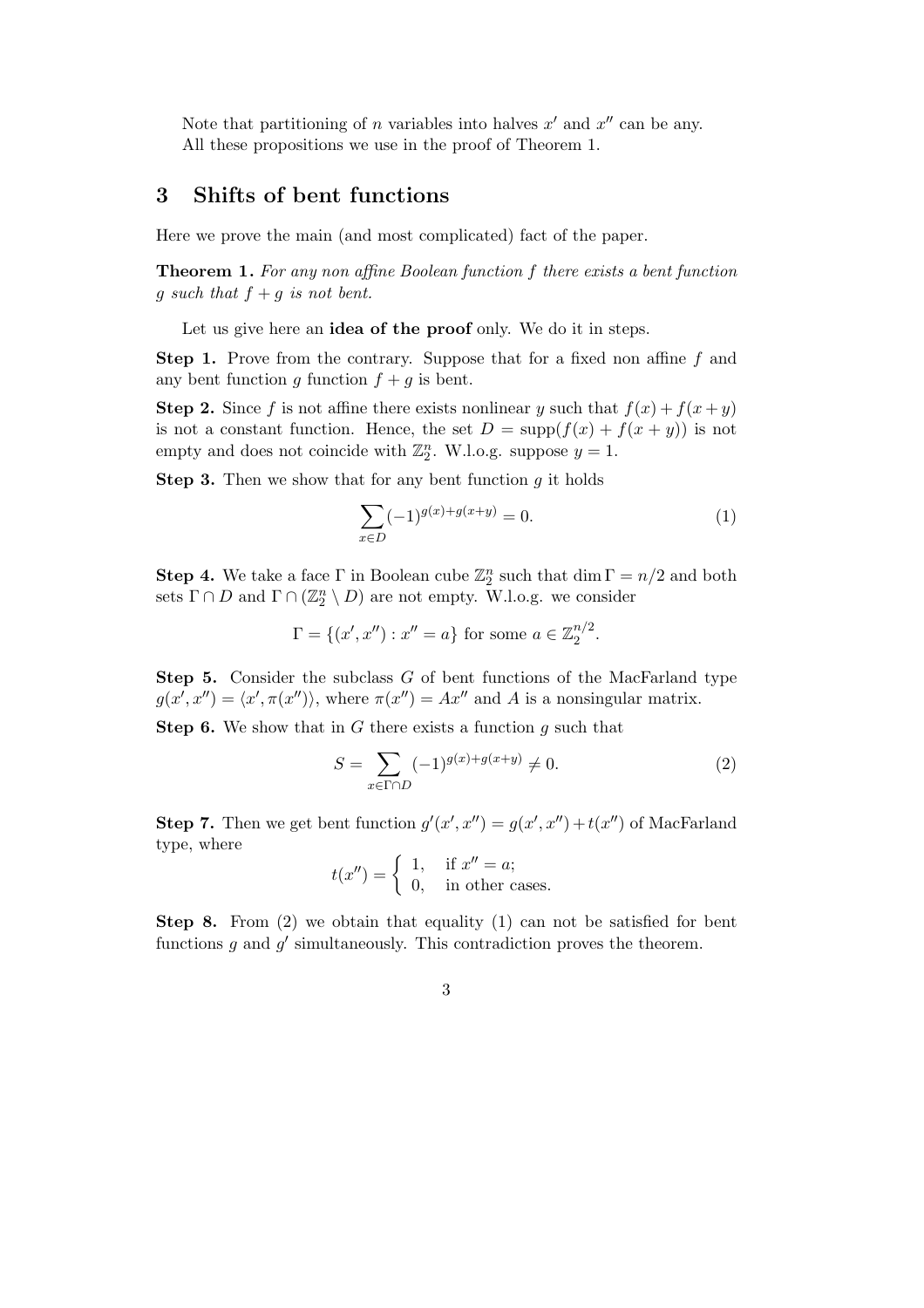### 4 Duality between definitions

Let us study the definitions of bent functions and affine functions.

For an even  $n$  the class of bent functions is

$$
\mathcal{B}_n = \{f : dist(f, \mathcal{A}_n) = N_{\max}\},\
$$

where

$$
N_{\max} = 2^{n-1} - 2^{(n/2)-1}.
$$

Is it possible to *invert* this definition? In other words is it true that  $\mathcal{A}_n$  is the set of all Boolean functions that are at the maximal distance (say  $N'_{\text{max}}$ ) from  $\mathcal{B}_n$ ? Here several questions arise. What is  $N'_{\text{max}}$ ? What is the connection between  $\mathcal{A}_n$  and  $\mathcal{A}'_n$ , where

$$
\mathcal{A}'_n = \{f : dist(f, \mathcal{B}_n) = N'_{\max}\}
$$
?

We have proven that this inverting of definitions is right in fact. There hold

**Proposition 4.** It is true  $N'_{\text{max}} = 2^{n-1} - 2^{(n/2)-1}$ .

**Proposition 5.** It holds  $A_n = A'_n$ .

Thus, there is, so to say, a *duality* between definitions for bent and affine functions. Note that Theorem 1 is a key fact for it.

## 5 Automorphisms of bent functions

Mapping  $\varphi$  of the set of all Boolean functions in *n* variables into itself is *iso*metric, if it preserves Hamming distances between functions, i. e.

$$
dist(\varphi(f), \varphi(g)) = dist(f, g).
$$

It is known that any such a mapping can be given as

$$
g(x) \to g(s(x)) + f(x), \tag{3}
$$

where  $s: \mathbb{Z}_2^n \to \mathbb{Z}_2^n$  ia a substitution, f is a Boolean function in n variables. Automorphism group of a subset of Boolean functions  $\mathcal M$  is the group of all isometric mappings of  $\mathbb{Z}_2^n$  into itself that transform M again to M. Denote it by  $Aut(\mathcal{M})$ .

Let  $GA(n)$  be the general affine group,

$$
GA(n) = GL(n) \ltimes \mathbb{Z}_2^n,
$$